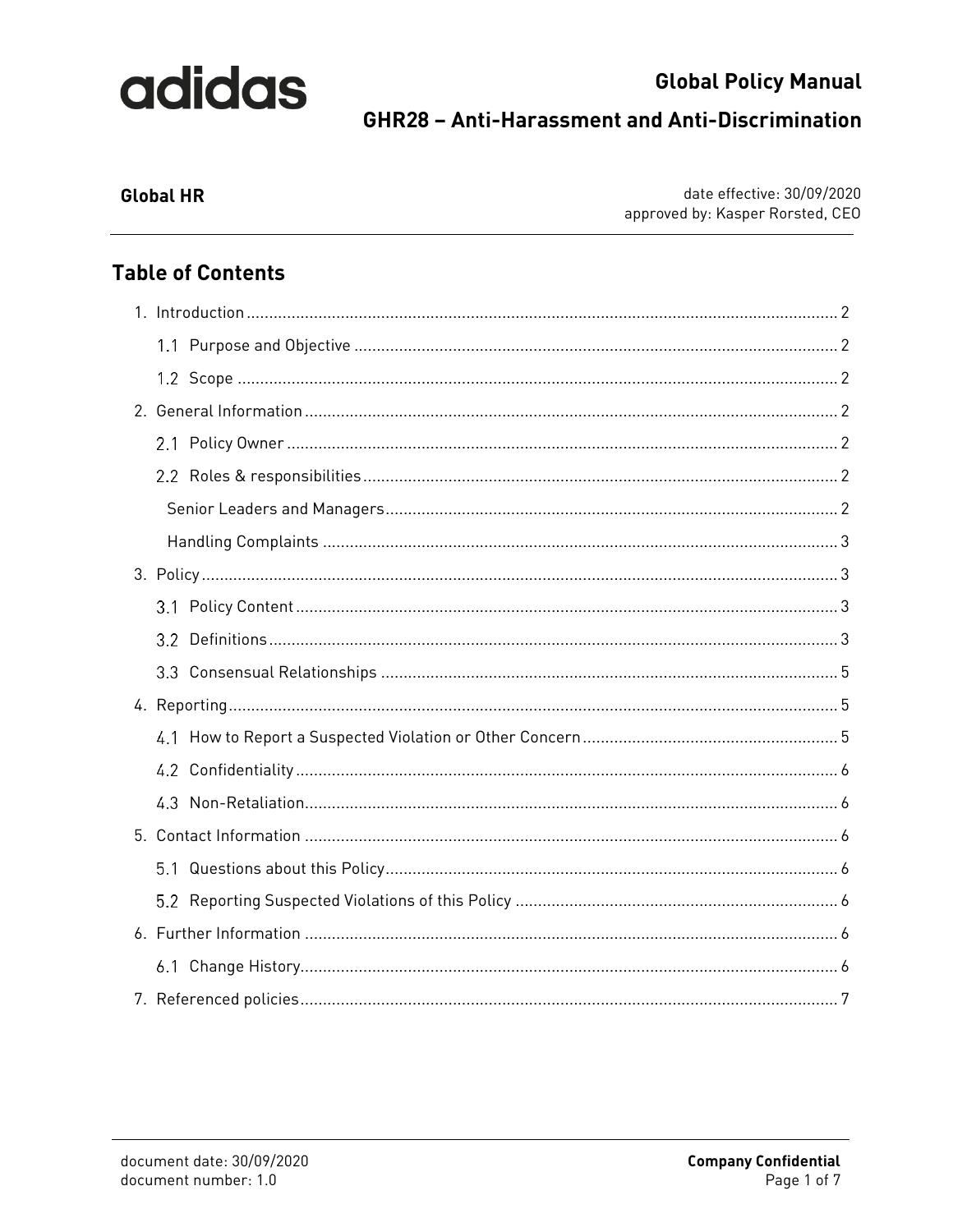## **Global Policy Manual GHR28 – Anti-Harassment and Anti-Discrimination**

**Global HR** date effective: 30/09/2020 approved by: Kasper Rorsted, CEO

### <span id="page-1-0"></span>**1. Introduction**

### <span id="page-1-1"></span>**Purpose and Objective**

adidas is committed to providing all employees a welcoming and positive environment which provides the safety, opportunity, and encouragement to create and develop to the best of their ability. This Anti-Harassment and Anti-Discrimination Policy is our global framework detailing how adidas prevents, detects, and responds to all forms of discrimination and harassment.

### <span id="page-1-2"></span>1.2 Scope

This policy applies to all employees worldwide, and applies to all adidas legal entities, offices, stores, distribution centers, and other workplaces. For the purposes of this policy, "workplaces" also includes job-related settings where the employee attends or participates as part of their job, such as sporting events or parties, brand activations, photo or video shoots, job-related transportation, and any other locations or settings where adidas is conducting business.

Harassment and discrimination can also occur online, including via email and other electronic communication channels or any other means of communication. This policy applies regardless of the means of communication.

This policy may also be supplemented by local policies containing additional requirements or setting forth specific local procedures regarding the handling of investigations. This policy should be read in accordance with any relevant local laws, including any local anti-harassment or antidiscrimination laws. If and to the extent the content of this policy conflicts with applicable mandatory local laws or regulations, the latter shall prevail in that particular jurisdiction.

### <span id="page-1-3"></span>**2. General Information**

### <span id="page-1-4"></span>**2.1 Policy Owner**

The adidas Chief Human Resources Officer owns this policy. The owner will periodically review and update the policy as appropriate.

### <span id="page-1-5"></span>**Roles & responsibilities**

### <span id="page-1-6"></span>**Senior Leaders and Managers**

Senior leaders and managers play a crucial role in setting the tone for the business and their teams by creating and fostering a safe and inclusive work environment for all employees. For this reason, senior leaders and managers are required not only to read, understand and comply with this policy,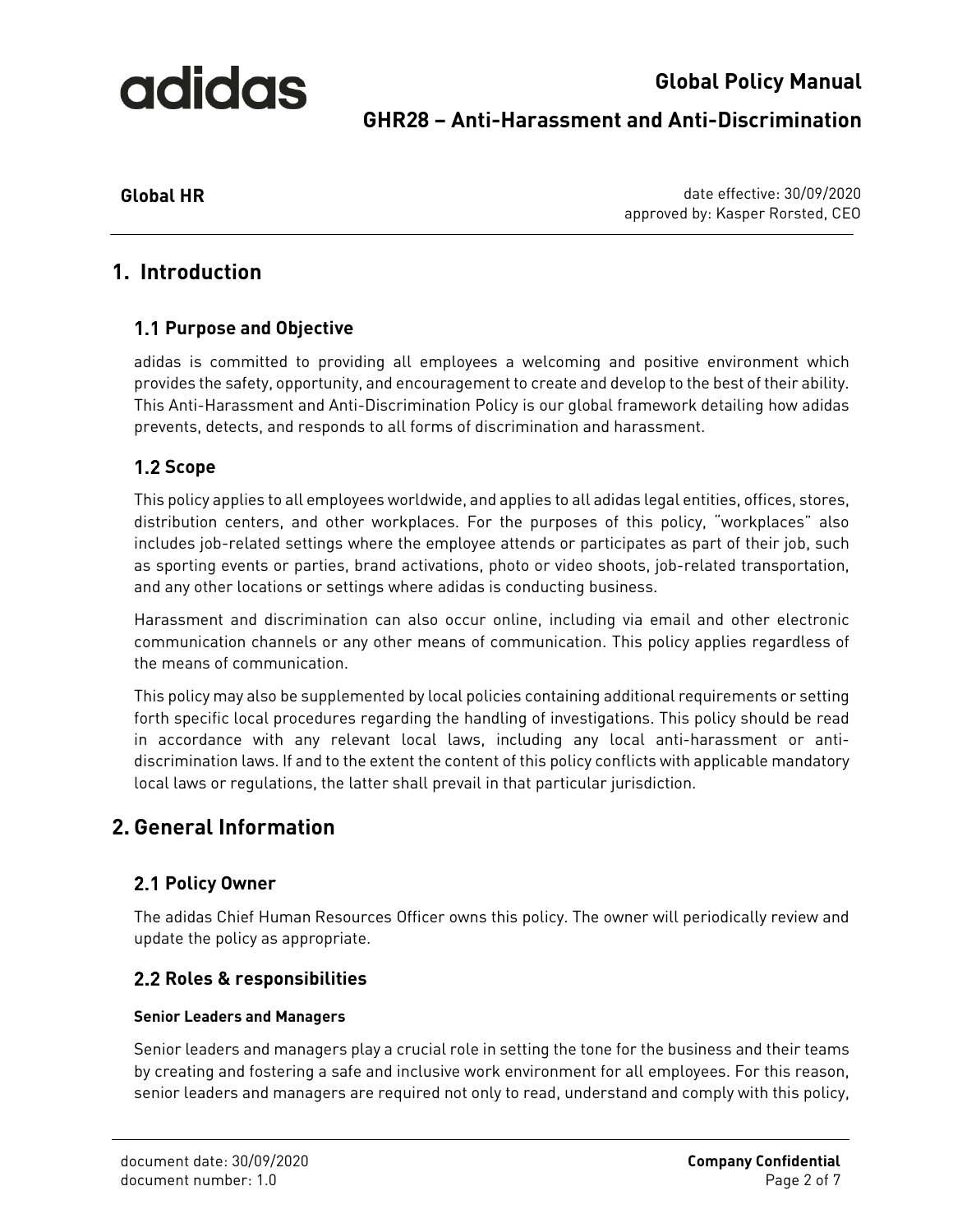## **Global Policy Manual GHR28 – Anti-Harassment and Anti-Discrimination**

**Global HR** date effective: 30/09/2020 approved by: Kasper Rorsted, CEO

but also to take reasonable steps to ensure all members of their organizations and teams do the same. Senior leaders and managers have a heightened duty to report any suspected harassment or discrimination. Any failure to report a suspected violation of this policy may itself be a violation of this policy.

### <span id="page-2-0"></span>**Handling Complaints**

Legal & Compliance and Human Resources will thoroughly investigate all reported suspected violations of this policy. For each reported violation, Legal & Compliance and Human Resources will form an investigation team that may include personnel from either function, as well as additional internal or external resources as appropriate. All members of the investigation team will have training and experience appropriate for their role. The investigation team cannot include any individual who is conflicted or would otherwise be unable to approach the matter with fairness and independence. In countries with a Works Council, the Works Council will participate in the investigation process in accordance with their statutory mandate.

### <span id="page-2-1"></span>**3. Policy**

### <span id="page-2-2"></span>**3.1 Policy Content**

adidas believes all employees have the right to work in a safe, fair, and respectful environment that promotes equal opportunities and prohibits harassment and discrimination. Only by maintaining a positive, inclusive workplace can we all benefit from the full potential of our fellow employees' capabilities, creativity, and talent.

The adidas Fair Play Code of Conduct clearly states adidas does not tolerate discrimination or harassment. Accordingly, adidas prohibits all forms of harassment and discrimination in the workplace or in any other job-related setting. This strict prohibition applies regardless of who commits the harassment or discrimination or against whom it is directed. A non-exhaustive list of examples of acts that could violate this policy is provided below in 3.2.

Any employee found to have violated this policy will be subject to appropriate corrective and/or disciplinary action as allowed under local law. Such actions may include, but are not limited to, coaching, verbal or written warnings, demotion, suspension, and/or termination.

### <span id="page-2-3"></span>**Definitions**

**Discrimination** is unjustly or unfairly denying equal treatment or opportunity to individuals or groups with respect to the terms, conditions, or privileges of employment based on any of the characteristics listed below. This unfair denial of equal treatment or opportunity can include but is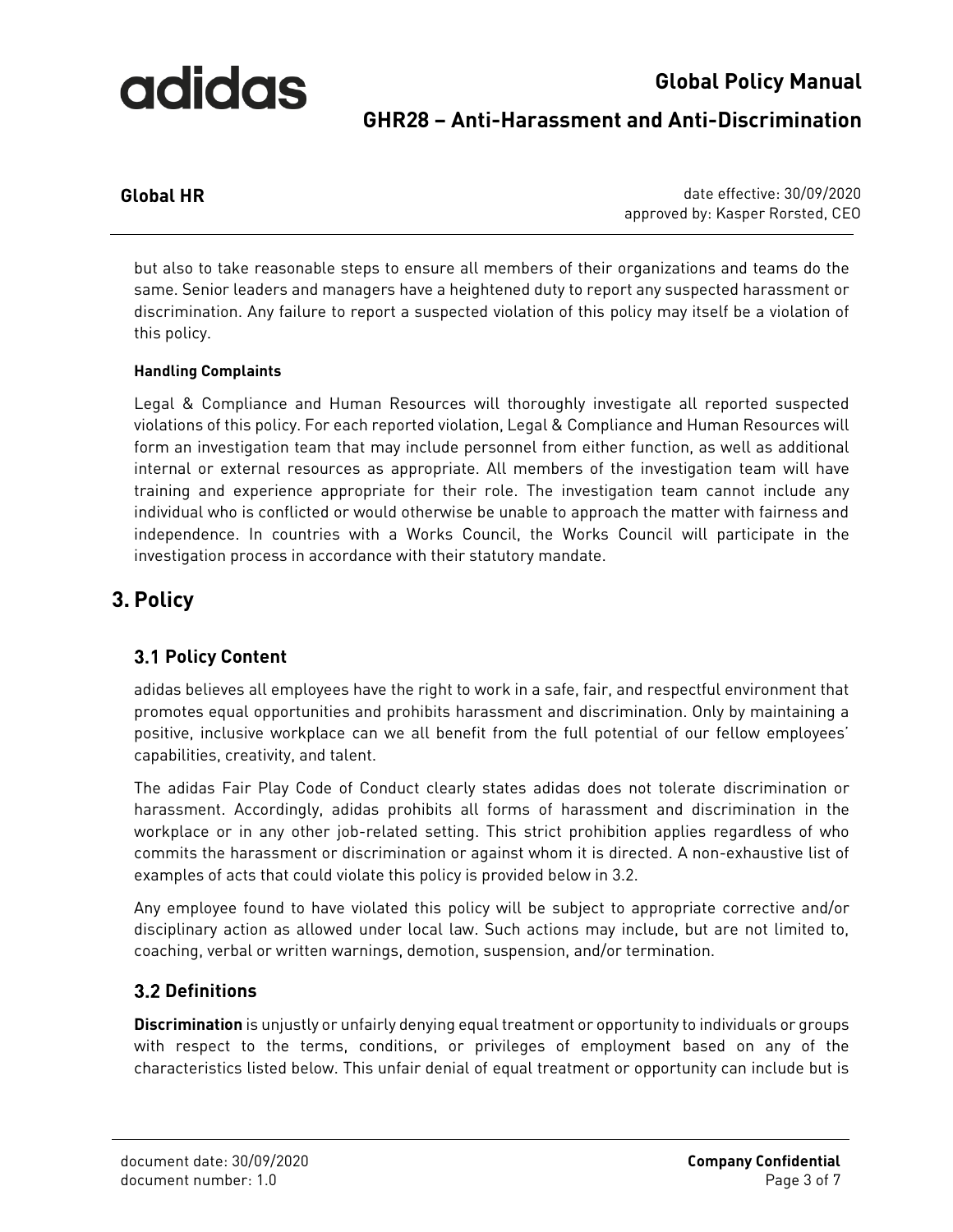### **Global Policy Manual**

### **GHR28 – Anti-Harassment and Anti-Discrimination**

**Global HR** date effective: 30/09/2020 approved by: Kasper Rorsted, CEO

not limited to hiring, firing, promoting, disciplining, scheduling, training, or deciding how to compensate an individual or group.

Discrimination arises where unfair treatment is predicated on any of the following actual or perceived characteristics:

- race, color, ethnic or national origin;
- age;
- religion;
- sex, sexual orientation, pregnancy or related medical conditions;
- gender identity, status, or expression;
- nationality, immigration status, citizenship, or ancestry;
- physical or mental ability condition or characteristics; or,
- any other basis prohibited under local law.

This list is not exhaustive and may be supplemented by local law.

**Harassment** is unwelcome and degrading, abusive, intimidating, or hostile verbal or physical conduct which unreasonably affects or interferes with an individual's ability to do their work or creates a degrading, abusive, intimidating, or hostile work environment. Harassment can take many forms, including physical touching, violence or threats of violence, or offensive comments. It can also include inappropriate teasing or joking or displaying offensive images. Harassment can be a single act, incident, or statement, as well as a pattern or series of acts, incidents, or statements.

Harassment can be based on any of the characteristics listed above. The list is not exhaustive and may be supplemented by local law.

Harassment may include:

- derogatory comments, nicknames, slurs, jokes, pranks, stereotypes, or insults;
- creating, sharing or displaying derogatory or otherwise inappropriate written materials, images, electronic messages, videos, or music;
- comments or behavior intended to threaten or intimidate; and
- other nonverbal behavior, including intimidation, stalking, or inappropriate staring, that threatens or reasonably could be perceived to threaten another.

Harassment also includes **Sexual Harassment**. Sexual Harassment is unwelcome conduct of a sexual nature which is degrading, abusive, intimidating, or hostile. Like Harassment, Sexual Harassment can be a single act, incident, or statement, as well as a pattern or series of acts, incidents, or statements.

Sexual Harassment may include: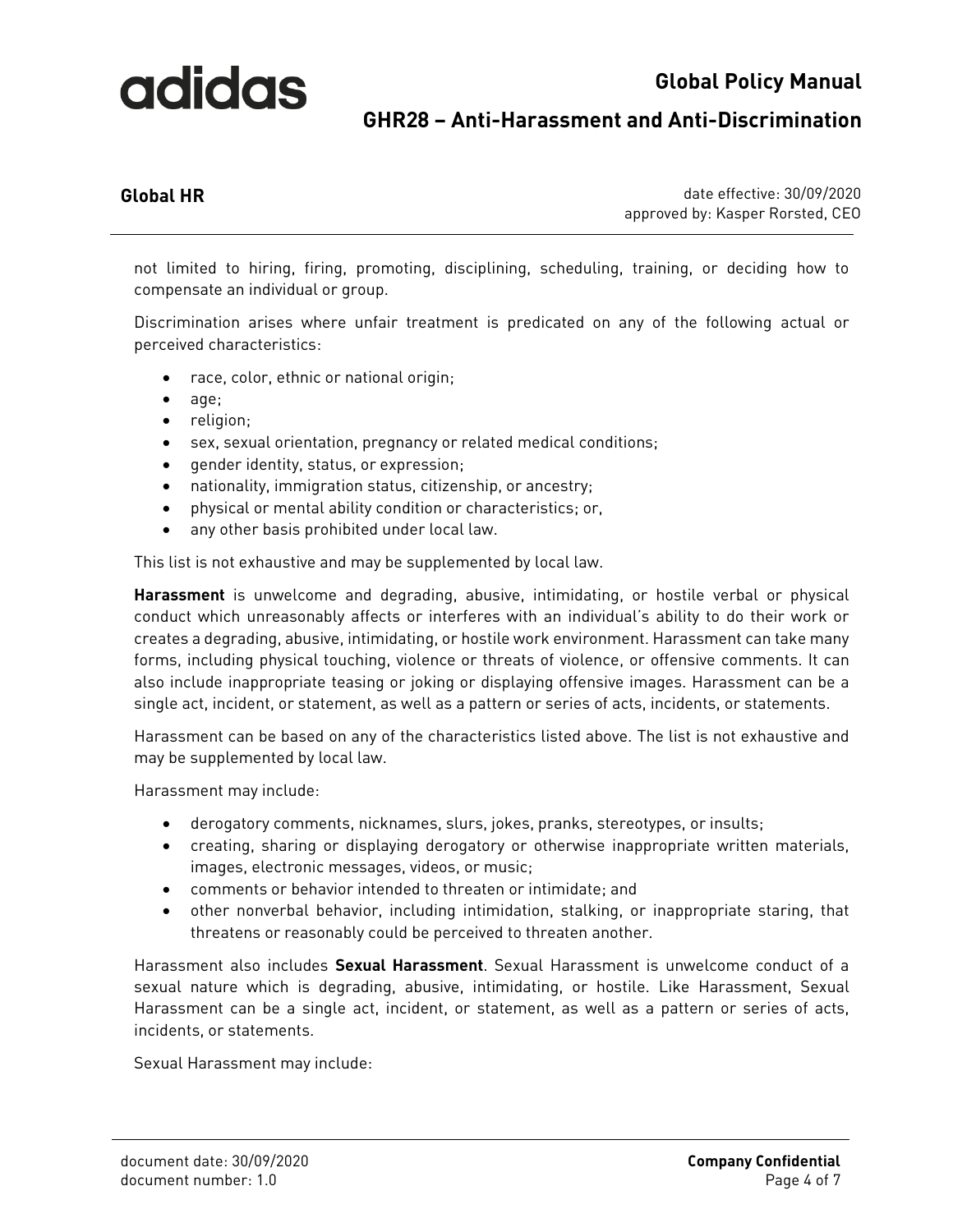### **Global Policy Manual GHR28 – Anti-Harassment and Anti-Discrimination**

**Global HR** date effective: 30/09/2020 approved by: Kasper Rorsted, CEO

- unwelcome sexual advances or requests for sexual favors, including any with an implicit expectation of reciprocation as a condition of employment, promotion, or advancement;
- creating, sharing, or displaying inappropriate written materials, images, electronic messages, videos, or music that reasonably could be interpreted to be sexual or obscene in nature;
- unwanted comments about personal or physical characteristics of any individual that reasonably could be interpreted to be sexual or obscene in nature; and
- other nonverbal behavior of a sexual or obscene nature, including unwelcome bodily contact, leering or inappropriate staring.

The examples of Harassment and Sexual Harassment listed above are not exhaustive.

### <span id="page-4-0"></span>**Consensual Relationships**

This policy does not prohibit private, consensual relationships between colleagues. However, such consensual relationships could create a conflict of interest and/or other problematic situations. Additionally, it is possible to harass or discriminate against a partner in an otherwise consensual relationship.

### <span id="page-4-1"></span>**4. Reporting**

### <span id="page-4-2"></span>**How to Report a Suspected Violation or Other Concern**

It is the responsibility of every employee to help maintain a safe and welcoming workplace free of Harassment or Discrimination. As part of this responsibility, the Executive Board expects every employee to speak up any time they witness harassing or discriminatory behavior.

If you are aware of behavior that you believe or suspect violates this policy, please take one of the following actions immediately:

- Speak with your manager;
- Contact your Human Resources business partner or another member of Human Resources in your country or region;
- Contact your [Local Compliance Officer;](https://adidasgroup.sharepoint.com/sites/fairplay/SitePages/2%20Meet%20the%20Team.aspx)
- Contact another member of the Compliance team a[t fairplay@adidas.com;](mailto:fairplay@adidas.com)
- Submit a report anonymously, if you so choose via the [Fair Play Hotline,](https://adidasgroup.sharepoint.com/sites/fairplay/SitePages/GLOBAL-FAIR-PLAY-HOTLINE-NUMBERS.aspx) through the Fair [Play app on a-LIVE,](https://adidasgroup.sharepoint.com/sites/fairplay/SitePages/3%20Contact.aspx) or via our web form a[t www.safecall.co.uk/report;](http://www.safecall.co.uk/report) or
- Contact the [Works Council,](https://adidasgroup.sharepoint.com/sites/LaborRelations/SitePages/ABCs%20of-Works-Councils.aspx) where available.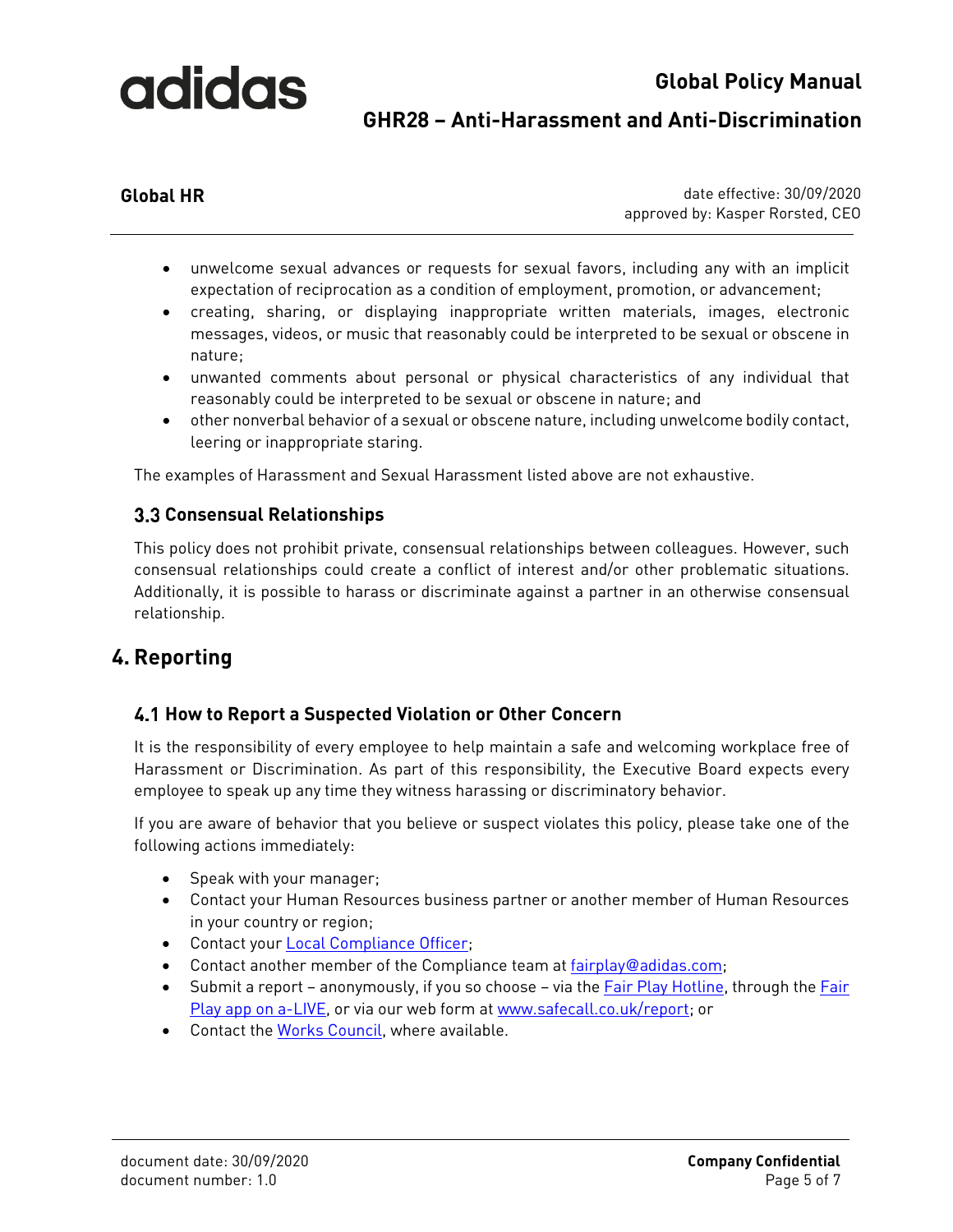## **Global Policy Manual GHR28 – Anti-Harassment and Anti-Discrimination**

**Global HR** date effective: 30/09/2020 approved by: Kasper Rorsted, CEO

### <span id="page-5-0"></span>**Confidentiality**

The investigation team will treat all reports of suspected violations of this policy as confidentially as reasonably possible. The investigation team will only share confidential information to the narrowest extent possible when necessary to fully investigate a possible violation and then only on a need-toknow basis. Accordingly, this policy does not guarantee absolute confidentiality with respect to all reported violations and all details thereof.

### <span id="page-5-1"></span>**Non-Retaliation**

As also clearly stated in the Fair Play Code of Conduct, any adidas employee who reports their reasonable suspicion of a violation or potential violation of this policy is protected against any form of retaliation, regardless of whether the employee's suspicion turns out to be valid. Conversely, any employee who retaliates or attempts to retaliate against a fellow employee who has reported or intends to report a suspected violation of this policy in good faith, including by pressuring or threatening the reporting employee not to report the suspected violation, may be subject to discipline themselves. Any employee found to have made a report with malicious intent may be subject to discipline.

### <span id="page-5-2"></span>**5. Contact Information**

### <span id="page-5-3"></span>**Questions about this Policy**

For any questions about this policy, please contact your local human resources business partner or human resources manager.

### <span id="page-5-4"></span>**Reporting Suspected Violations of this Policy**

See Section 4.1 above.

### <span id="page-5-5"></span>**6. Further Information**

### <span id="page-5-6"></span>**Change History**

Describe the changes to previous versions / modifications in table form

| <b>Document</b> | <b>Document</b> | Effective | <b>Changes</b>                |
|-----------------|-----------------|-----------|-------------------------------|
| number*         | date            | date      |                               |
| 1.0             | 30.9.2020       | 30.9.2020 | Initial version of the policy |